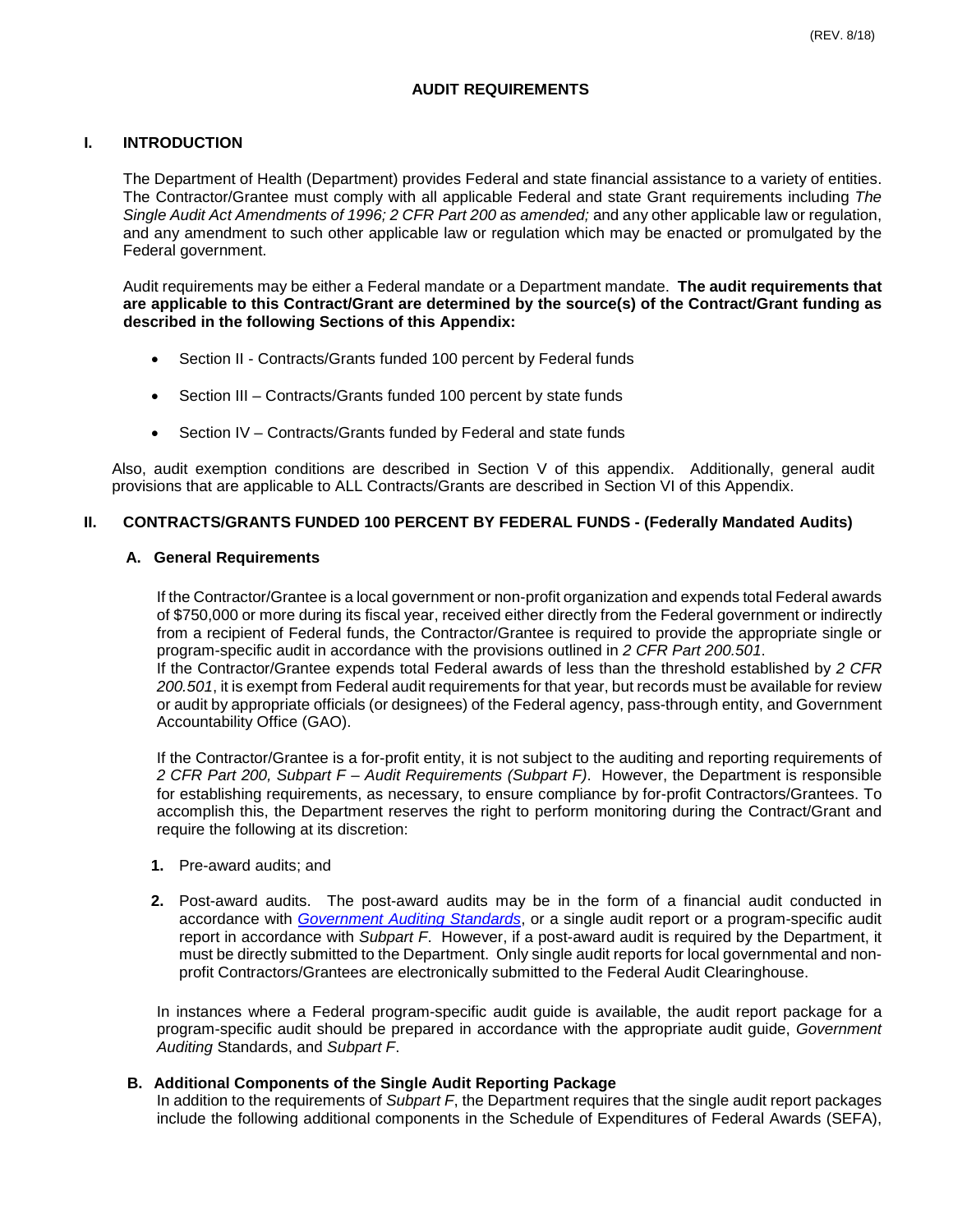or supplemental schedules:

- **1.** A breakdown of Federal funds passed through the Department by Federal Grantor, *Catalog of Federal Domestic Assistance* (CFDA) number, CFDA name and state program name (if different from CFDA name), state program year, and state Contract/Grant number (if applicable);
- **2.** Contract/Grant period beginning and ending dates for Federal funds passed through the Department, by Contract/Grant;
- **3.** Program or award amount for each Department Contract/Grant;
- **4.** Total received during the year for each Department Contract/Grant;
- **5.** Accrued or deferred revenue at the beginning of the year for each Department Contract/Grant;
- **6.** Revenue recognized during the year for each Department Contract/Grant;
- **7.** Accrued or deferred revenue at the end of the year for each Department Contract/Grant.

### **C. Submission of the Audit Report**

The Contractor/Grantee must submit an electronic copy of the audit reporting package to the Federal Audit Clearinghouse, which shall include the elements outlined in *Subpart F*.

### **D. Submission of the Federal Audit Clearinghouse Confirmation**

The Contractor/Grantee must send a copy of the confirmation from the Federal Audit Clearinghouse to the resource account [RA-BOASingleAudit@pa.gov.](mailto:RA-BOASingleAudit@pa.gov)

### **III. CONTRACTS/GRANTS FUNDED 100 PERCENT BY STATE FUNDS - (Department Mandated Audits)**

### **A. General Requirements**

The Contractor/Grantee shall have a program-specific audit performed when it expends \$500,000 or more of state funds under this Contract/Grant during the state fiscal year (i.e., July 1 through June 30), or unless notified in writing by the Department prior to the termination of the applicable audit period that the audit requirement has been waived. If the Contractor/Grantee's Contract/Grant or any successive period is for a period shorter than the state fiscal year, but the Contract/Grant amount expended by the Contractor/Grantee during said period includes \$500,000 or more of state funds, the Contractor/Grantee is also required to have a program-specific audit performed for the entire Contract/Grant or successive period, unless notified in writing by the Department prior to the termination of the applicable audit period that the program-specific audit requirement has been waived.

If the body of the Contractor/Grantee's Contract/Grant with the Department contains language superseding the dollar threshold for Department mandated audits identified in this Appendix, the superseding language takes precedence and must be used by the Contractor/Grantee when determining whether the Contractor/Grantee is required to have an audit performed.

When the Contractor/Grantee is required to have a program-specific audit performed, it must be a financial audit conducted in accordance with auditing standards generally accepted in the United States of America and *Government Auditing Standards*, issued by the Government Accountability Office (GAO). The audit shall meet the audit requirements of the laws and regulations governing the program(s) in which the Contractor/Grantee participates, and the terms of this Contract/Grant. With the written consent of the Department, the Contractor/Grantee may be permitted to vary the audit period for these audits.

The costs of program-specific audits performed in accordance with the provisions of Section III of this Appendix shall be reimbursed by the Department **when said costs are specifically budgeted in the Contract/Grant budget as audit expenses.**

### **B. Minimum Audit Reporting Requirements**

When a program-specific audit is performed, the audit report must include the following at a minimum: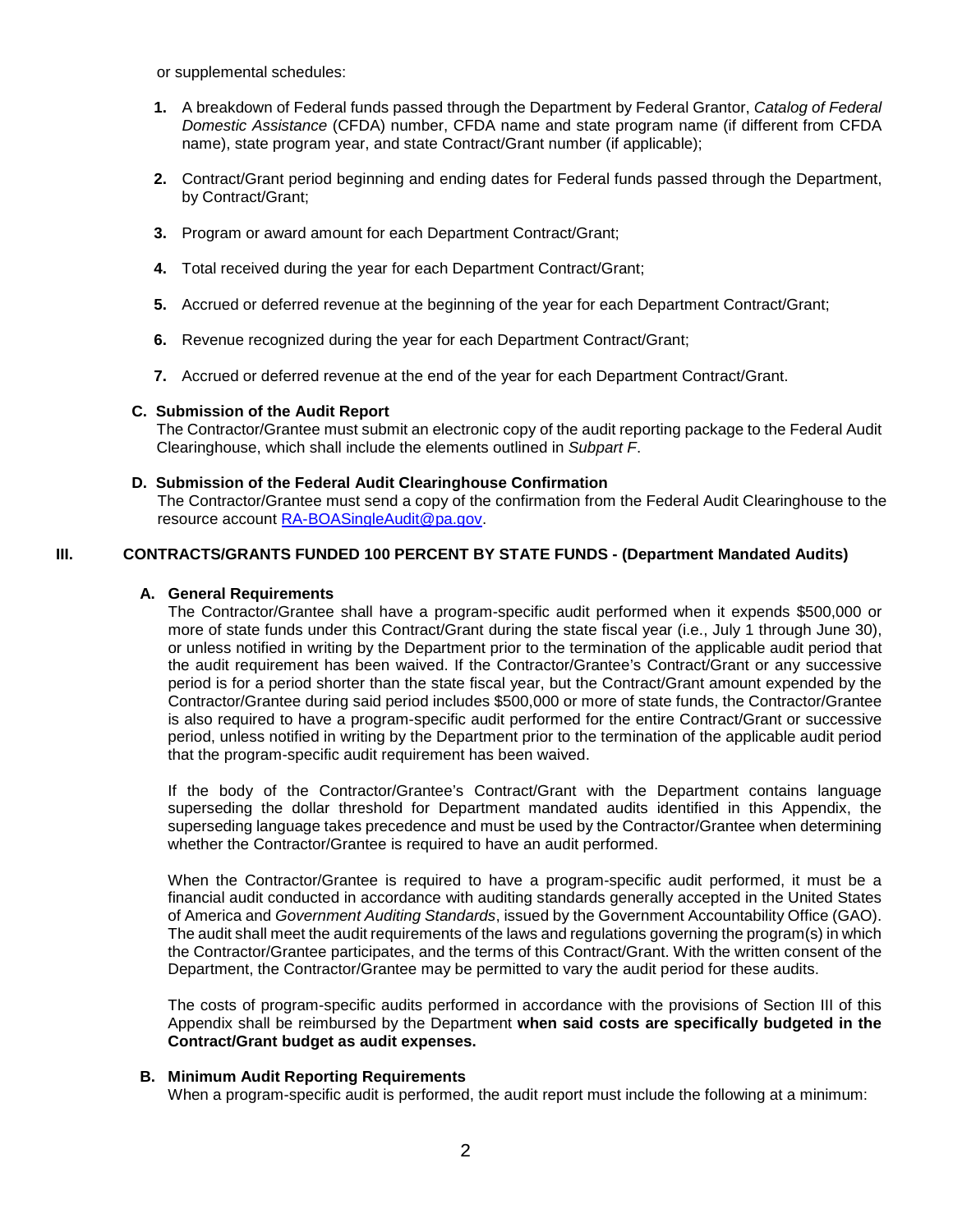- **1.** A Statement of Financial Position (balance sheet) for each Contract/Grant the Contractor/Grantee includes in the program-specific audit. Said statement of financial position shall identify any unexpended/unused funds at the end of the audit period.
- **2.** A separate Statement of Contractual Performance, which shall reflect the Contract/Grant budget and reporting period and include a comparison of budgeted to actual expenditures/services, must be prepared for each Contract/Grant the Contractor/Grantee includes in the program-specific audit. Said schedule(s) must reconcile to the state fiscal year(s) affected.
- **3.** Notes to the financial statements. The following must be included:
	- a. Definition of the reporting entity
	- b. Summary of significant accounting policies used in preparing the statements
	- c. Other informative disclosures (as necessary)
- **4.** Auditor's report on the financial statements and any additional statements required in the terms of this Contract/Grant. The report must identify each Contract/Grant included in the program– specific audit by its Department Contract/Grant number.
- **5.** Auditor's report on internal control, including (where applicable) references to Contract/Grant requirements and Department audit guidance. The report must identify each Contract/Grant included in the program–specific audit by its Department Contract/Grant number. This report shall describe the scope of testing of internal control and the results of the tests, and, where applicable, refer to the separate Schedule of Findings and Questioned Costs described below.
- **6.** Auditor's report on compliance with laws, regulations, and the provisions of this Contract/Grant, noncompliance with which could have a material effect on the financial statements. The report must identify each Contract/Grant included in the program–specific audit by its Department Contract/Grant number. This report shall include (where applicable) references to Contract/Grant requirements and Department audit guidance.
- **7.** Schedule of Findings and Questioned Costs (if applicable). This schedule shall include the views of responsible officials of the Contractor/Grantee concerning the auditors' findings, conclusions, and recommendations. This schedule shall contain all findings and questioned costs for the financial statements which are required to be reported under *Government Auditing Standards*. Specifically, the auditor shall report the following as audit findings in this schedule:
	- **a.** Reportable conditions in internal control over the program(s) (state and/or Federal) that provide funding under this Contract/Grant. The auditor shall identify reportable conditions which are individually or cumulatively material weaknesses.
	- **b.** Material noncompliance with the provision of laws, regulations, and the provisions of this Contract/Grant.
	- **c.** Questioned costs specifically identified by the auditor (known questioned costs). In evaluating the effect of the questioned costs, the auditor shall consider the best estimate of total costs questioned (likely questioned costs), not just the known questioned costs. In reporting questioned costs, the auditor shall include information to provide proper perspective for judging the prevalence and consequences of the questioned costs.
	- **d.** Known fraud that has a material effect on the financial statements.
- **8.** Corrective Action Plan (if applicable). At the completion of the audit, the Contractor/Grantee shall prepare a corrective action plan (CAP) to address each audit finding included in the audit report. The CAP shall provide the name(s) of the contact person(s) responsible for corrective action(s), the corrective action(s) planned, and the anticipated completion date(s) for the corrective action(s) planned. Further, if the Contractor/Grantee does not agree with an audit finding, it must clearly and completely explain the nature of its disagreement with the finding in the CAP. Finally, if the Contractor/Grantee believes that corrective action is not required, it must provide the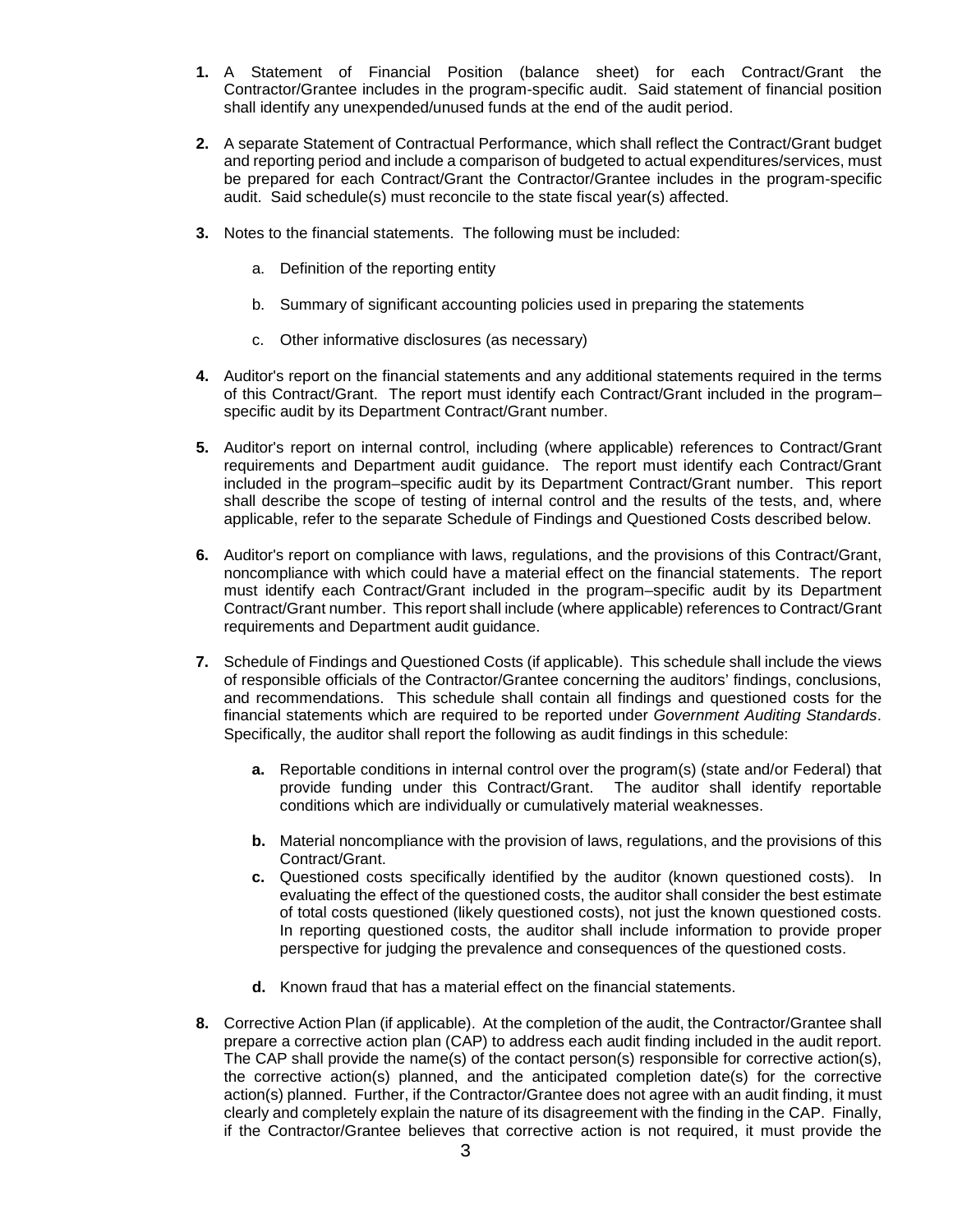specific reason(s) in the CAP.

- **9.** Status of Prior Audit Findings and Recommendations (if applicable). The auditor shall report the status of uncorrected material findings and recommendations from prior audits that affect the current audit.
- **10.** Management Letter (if applicable). If a letter is issued to management disclosing non-reportable conditions or other matters that warrant the attention of management, it must be furnished to the Department with the audit report.
- **11.** Subcontractor/Subgrantee Audit Requirements. As applicable, the Contractor/Grantee shall have subcontractors/subgrantees obtain audits of their Contracts/Grants in accordance with Section III of this Appendix. The Contractor/Grantee shall make the requirements of Section III of this Appendix applicable to any subcontractor/subgrantee expending \$500,000 or more of state funds under this Contract/Grant during the state fiscal year (i.e., July 1 through June 30), or expending \$500,000 or more of state funds under this Contract/Grant within any successive state fiscal year. If the subcontract/subgrant or any successive period is for a period shorter than the state fiscal year, but the subcontractor/subgrantee expends \$500,000 or more of state funds under this Contract/Grant during said period, the Contractor/Grantee is also required to make the requirements of Section III of this Appendix applicable to the subcontractor/subgrantee. The Contractor/Grantee, NOT the Department, shall be responsible for the receipt, review, and resolution of such audits. The Contractor/Grantee shall follow up on all findings disclosed in the audit report(s). The Contractor/Grantee shall retain such audits for a period of time which is the greater of four years after termination of the Contractor/Grantee's Contract/Grant with the subcontractor/subgrantee or until resolution of any audit exceptions or other claims or actions involving a subcontract/subgrant.

If the body of the Contractor/Grantee's Contract/Grant with the Department contains language superseding the dollar threshold for Department mandated audits identified in this Appendix, the superseding language takes precedence and must be used by the Contractor/Grantee when determining whether the subcontractors/subgrantees are required to have an audit performed of their Contracts/Grants**.**

### **C. Submission of Audit Reports**

When the Contractor/Grantee is responsible for obtaining a program-specific audit in accordance with Section III of this Appendix, the audit report must be completed and submitted within 120 days of the end of the state fiscal year (i.e., June 30) or 120 days following the end of each state fiscal year in case of a Contract/Grant lasting more than twelve months. The Department will accept electronic submission of program-specific audit reporting packages. **Electronic submission is required for the state fiscal year ending June 30, 2015 and subsequent reporting periods.** The reporting package must be submitted electronically in single Portable Document Format (PDF) file to both the cognizant Project Officer for the Contract/Grant and to the e-mail resource account [RA-DHPROGRAMAUDIT@pa.gov.](mailto:RA-DHPROGRAMAUDIT@pa.gov)

### **Steps for electronic submission:**

- Complete the Program-Specific Audit Reporting Package Checklist to ensure your package contains all required elements.
- Upload the **completed** Program-Specific Audit Reporting Package along with the checklist in a **single** PDF file to an e-mail addressed to both the cognizant Project Officer for the Contract/Grant and to the e-mail resource account [RA-DHPROGRAMAUDIT@pa.gov.](mailto:RA-DHPROGRAMAUDIT@pa.gov) In the subject line of the e-mail you must identify the exact name on the Program-Specific Audit Reporting Package and the period end date to which the package applies.
- You will receive an e-mail to confirm the receipt of your Program-Specific Audit Reporting Package, including the completed checklist.

Technical assistance with respect to program-specific audits performed in accordance with Section III of this Appendix will be provided by the Department's Audit Resolution Section at the following address and telephone number.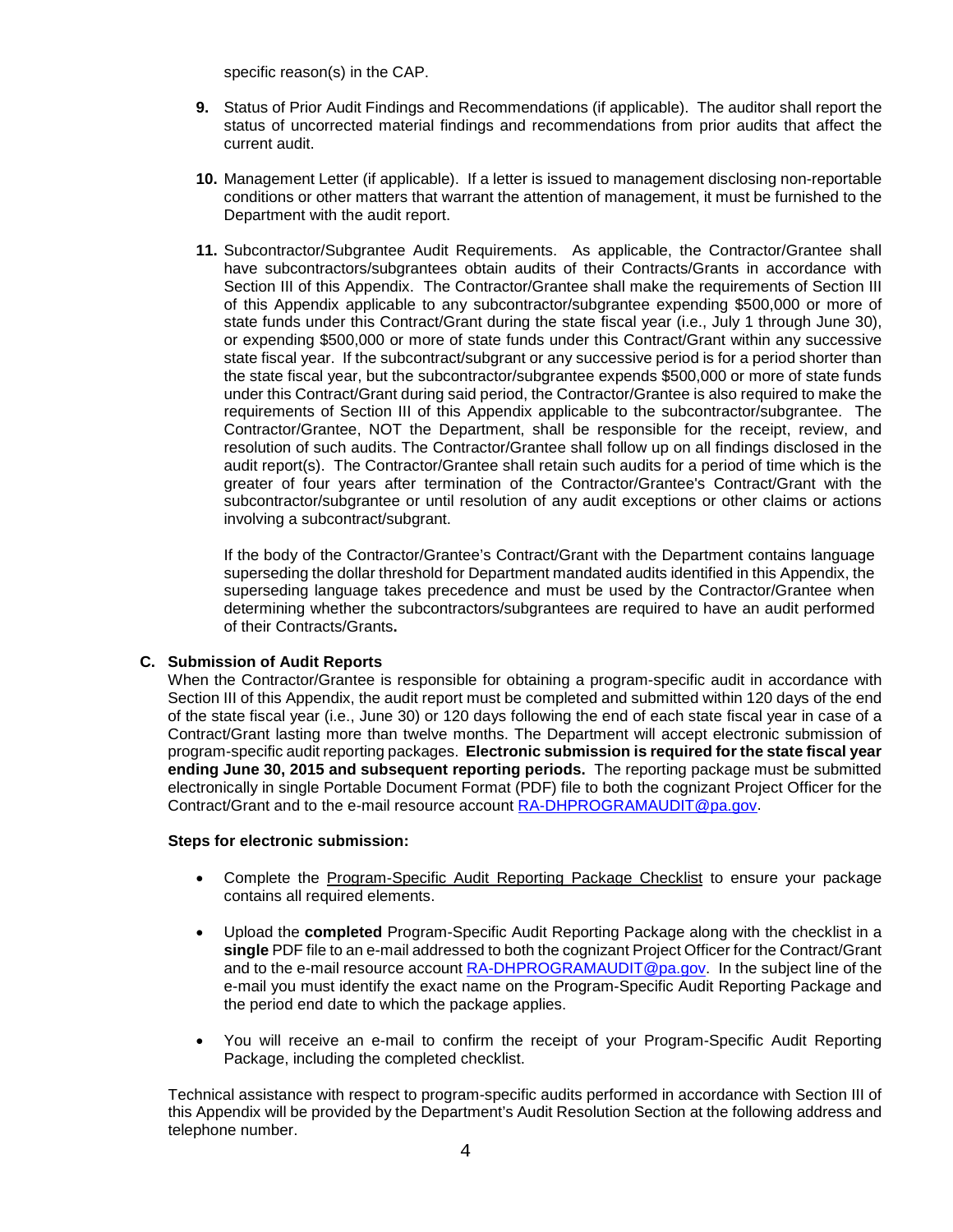Pennsylvania Department of Human Services Audit Resolution Section Room 213, Hilltop Building 3 Ginko Drive Harrisburg, PA 17110 Phone: (717) 705-2288

### **IV. CONTRACTS FUNDED BY FEDERAL AND STATE FUNDS**

### **Conditions Requiring an Audit**

- The Contractor/Grantee is required to have a Federally mandated audit made in accordance with the requirements of Section II of this Appendix when the Contractor/Grantee expends more than \$750,000 of total Federal awards received from ALL sources during its fiscal year, regardless of the amount of state funds received under this Contract/Grant during the state fiscal year.
- The Contractor/Grantee is required to have a program-specific audit made in accordance with the requirements of Section III of this Appendix, if the Contractor expends \$500,000 or more of state funds received under this Contract/Grant during the state fiscal year and the Contractor/Grantee is not required to have a Federally mandated audit(s) in accordance with this Appendix that covers the entire state fiscal year.

If the body of the Contractor/Grantee's Contract/Grant with the Department contains language superseding the dollar threshold for Department mandated audits identified in this Appendix, the superseding language takes precedence and must be used by the Contractor/Grantee when determining whether the Contractor/Grantee is required to have an audit performed in accordance with the condition described above**.**

### **V. AUDIT EXEMPTION CONDITIONS**

Unless stated otherwise in the terms of this Contract/Grant, the Contractor/Grantee is not required to have an audit performed when EITHER of the following conditions is applicable:

• The Contractor/Grantee expends less than \$500,000 of state funds received under this Contract/Grant during the state fiscal year (i.e., July 1 through June 30) (for Department mandated audits) AND it expends less than \$750,000 of total Federal awards received from ALL sources during its fiscal year.

If the body of the Contractor/Grantee's Contract/Grant with the Department contains language superseding the dollar threshold for Department mandated audits identified in this Appendix, the superseding language takes precedence and must be used by the Contractor/Grantee when determining whether the Contractor/Grantee is required to have an audit performed.

• The Contract/Grant is funded by either state or Federal funds, and all Contract/Grant monies expended during either the Contractor/Grantee's fiscal year (for Federally mandated audits) or during the state fiscal year (i.e., July 1 through June 30) (for Department mandated audits) are received on a strictly fee for service basis.

However, even if the Contractor/Grantee is not required to have an audit performed, the Contractor/Grantee is required to maintain auditable records of Federal awards and any state funds which supplement such awards, and to provide access to such records by Federal and state agencies or their designees.

# **VI. GENERAL AUDIT PROVISIONS**

### **A. Auditor Selection**

The Contractor/Grantee is responsible for obtaining the necessary audit and securing the services of a certified public accountant or independent governmental auditor.

The Office of the Budget, Office of Comptroller Operations, Bureau of Audits (Bureau of Audits) may decide